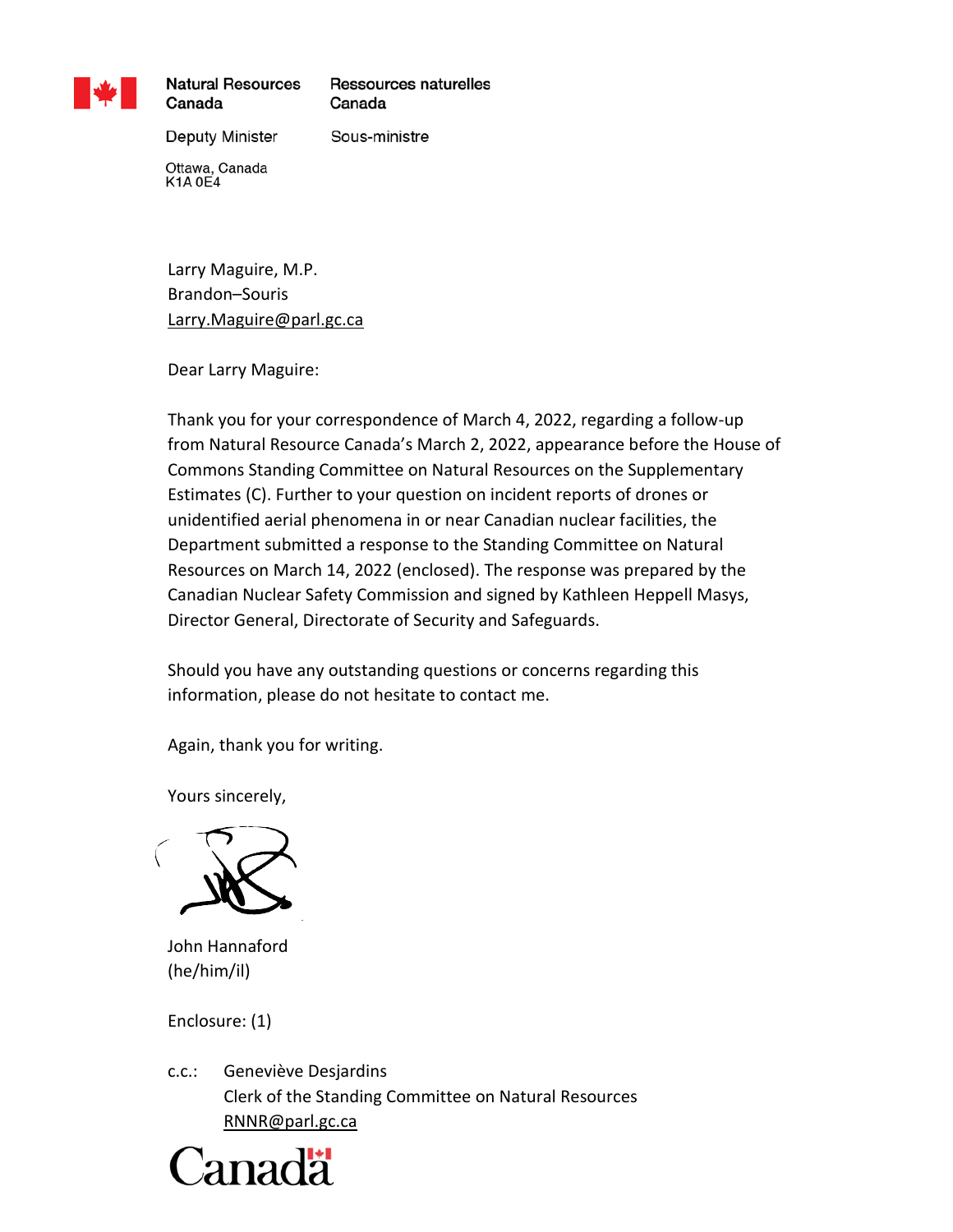



## **March 11, 2022**

e-Doc: 6752757

House of Commons Standing Committee on Natural Resources Mr. John Aldag, Chair Sixth Floor, 131 Queen Street House of Commons Ottawa ON K1A 0A6 [RNNR@parl.gc.ca](mailto:RNNR@parl.gc.ca)

## **SUBJECT: Information on Reporting of Drone Sightings Near Canadian Nuclear Facilities**

Dear Chair and Members of the Committee:

During a [March 2, 2022,](https://www.ourcommons.ca/DocumentViewer/en/44-1/RNNR/meeting-10/notice) meeting of the House of Commons Standing Committee on Natural Resources, Natural Resources Canada (NRCan) officials were asked by Committee Vice-Chair and Member of Parliament Larry Maguire for information related to reporting of drone sightings near Canadian nuclear facilities. NRCan committed to ensuring that the request was addressed and asked the Canadian Nuclear Safety Commission (CNSC), Canada's independent nuclear regulator, to respond.

## The CNSC can report that **there have been no reported drone intrusions or attempted intrusions at Canadian high-security nuclear facilities**.

All CNSC licensees, including operators of high-security sites such as nuclear power plants and Chalk River Laboratories, are required as conditions of their licences and under CNSC regulations to report on any attempted or actual breaches of security, or attempted or actual acts of sabotage at their sites. This requirement applies to any actual or attempted intrusion of the facilities by "drones", including autonomous, semi-autonomous and remotely piloted aircraft systems.

The CNSC's high-security site licensees do have existing response protocols and offsite response arrangements in place that they can rely on to respond to intrusions into the airspace above their facilities.

The Committee may be interested in knowing that on April 18, 2021, a notice was issued by Transport Canada to restrict airspace to 1 nautical mile with a 1,000-foot ceiling around the Point Lepreau Nuclear Generating Station (PLNGS) in New Brunswick. The notice, which was requested by the PLNGS operator, New Brunswick Power Corporation (NB Power), was for 60 days and expired on June 18, 2021. NB Power's request was made in response to information it received indicating that an individual identifying as a journalist and documentary filmmaker planned to operate a remotely piloted aircraft system (RPAS) over the PLNGS. The individual's stated intent was to take video footage of the PLNGS utilizing the RPAS. The safety and security of the PLNGS was not compromised as a result of this activity, as the individual complied with Transport Canada's notice and flew their RPAS in accordance with the established boundaries.

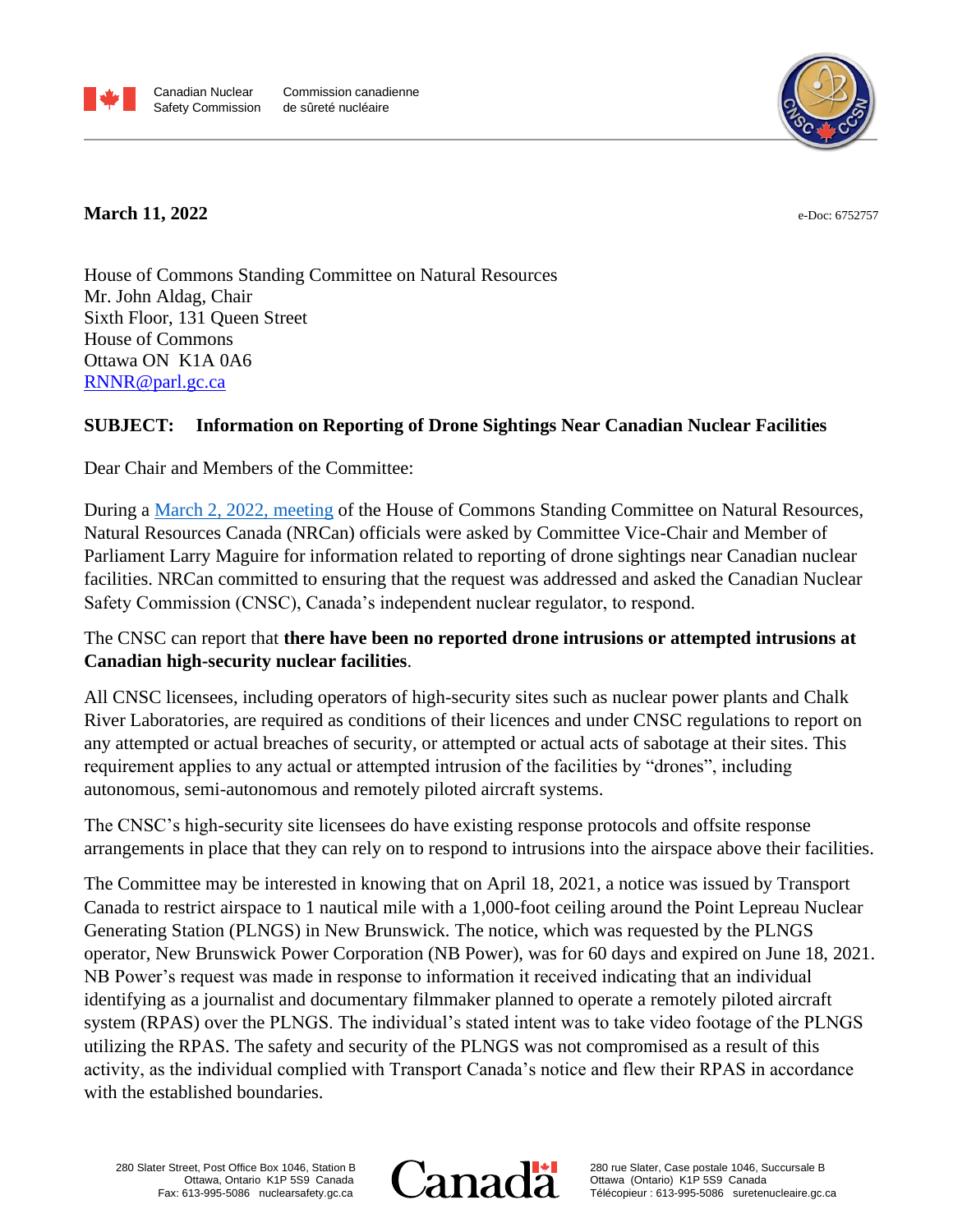Should the Committee have any outstanding questions or concerns regarding this information, or on the CNSC and its mandate, roles and responsibilities, please do not hesitate to contact me at [kathleen.heppell-masys@cnsc-ccsn.gc.ca](mailto:kathleen.heppell-masys@cnsc-ccsn.gc.ca)

Yours sincerely,

**Recoverable Signature** 

 $K$ X

Signed by: HeppellMasys, Kathleen

Kathleen Heppell-Masys Director General Directorate of Security and Safeguards Technical Support Branch Canadian Nuclear Safety Commission